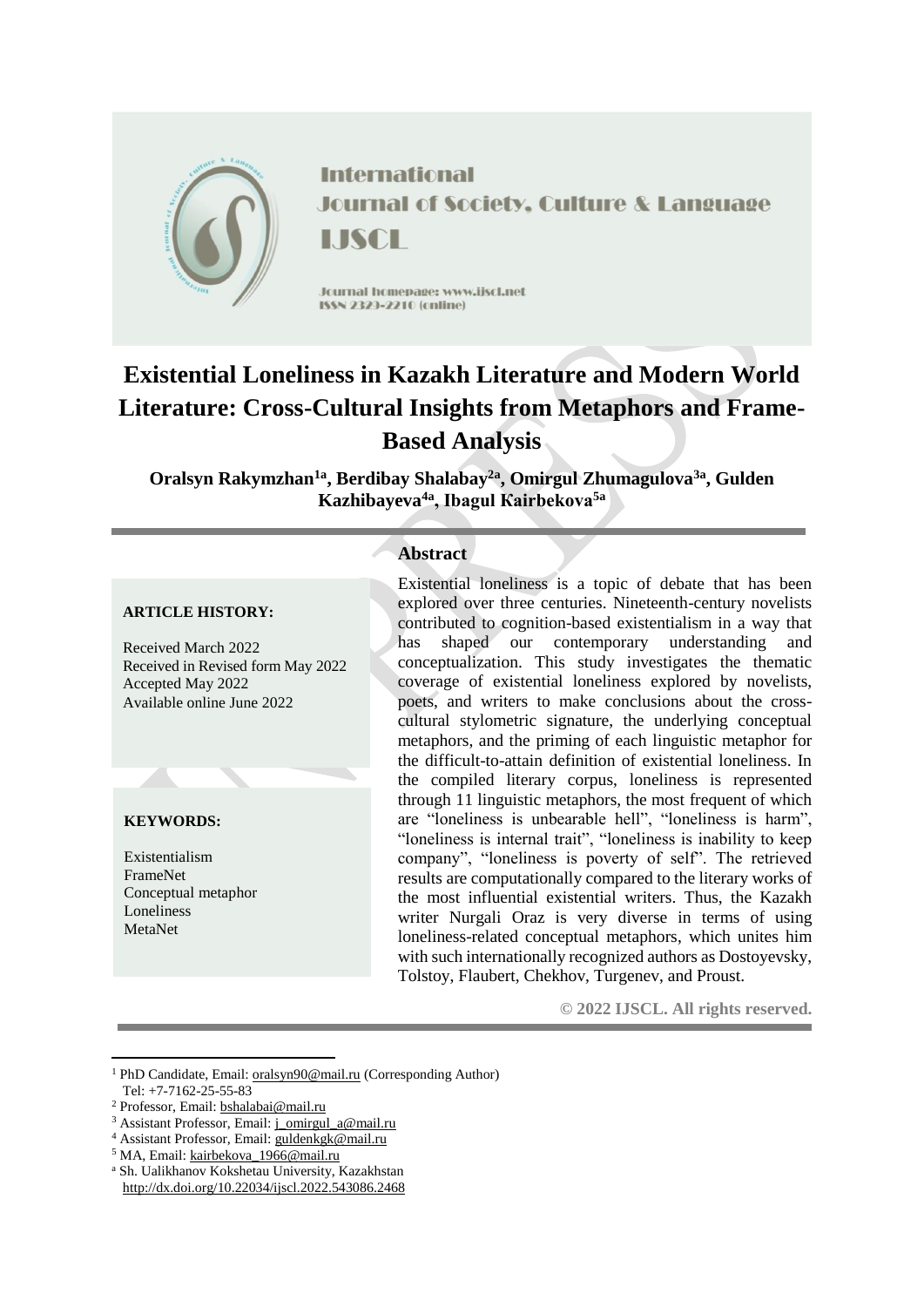## **1. Introduction**

vistentialism was a philosophical and literary movement starting in the 19th century with a particular expansion in the  $20<sup>th</sup>$  century. It is a complex of reflections resting on liberty, personal choices, individual existence, death, and the human condition. The historical context is marked by World Wars I and II, identified by a moral and cultural crisis leading to an utter and aggravated deception in the great morals. Existentialism is; therefore, a concept revolving around individual existence in its essence and does not address the significance of existence in general terms. Accordingly, existentialism denotes a reaction against the excess of *the philosophy of ideas* and *philosophy of "things"*. It mourns traditional philosophy for occluding the importance of the individual and accentuating *the philosophy of being* and *transcendental philosophy*. E

According to Jean-Paul Sartre, the movement of existentialism postulates human liberty. This means that "the individual is doomed to [the] liberty" of choices but is held accountable for these choices. The individual experience of anguish, anxiety, shame, and failure is at the center of existentialism. These very existential experiences determine the gist of the individual and their existence in concrete terms. Opposed to Christian existentialism, atheist existentialism, which is marked by the philosophy of Jean-Paul Sartre, provides a portrait of the liberal individual being faced with the dilemma of death without longing for divine help to eschew this dilemma. The call to embrace infinity is also integral to atheist existentialism without religious interference.

In contrast, literary existentialism is a significant movement. In fact, literary works dictum the philosophy of the major tenets of existentialism, such as death, anguish, liberty, and shame. The influence of existential philosophy can also be detected in the literary works of the Russian writer Dostoevsky (Corrigan, 2017; Mohammadi & Eshaghian, 2017; Siddiqi, 2019), and Albert Camus' works that render individual existence meaningful. Albert Camus's novel *The Plague* is the prototype of the precariousness of human life and existential isolation (Shanthi & Gonsalves, 2021). One of the major expressions in existential philosophy is articulated by Sartre in *No Exit*. It signifies the doomed nature of the

individual and the absurdity surrounding it. Camus' works represent the very gist of existentialism (some of his absurdist works include the philosophical essay *The Myth of Sisyphus (1942)*, the novel *The Stranger (1942)*, the plays *The Misunderstanding (1942)* and *Caligula (1944)*, and especially the essay *The Rebel (1951)*). Common to all these novels is the prompting of literary existentialism as a superior realm of life, where human life is remarkably full and free. Zhunusov's Amanai and Zamanai seems to be a prototype for this genre in Khazakhastan literature. The fundamental tenets of existentialism are also discerned in the theatre of absurdity, notably in all Samuel Beckett's plays (e.g., *Endgame*) and Eugene Ionesco's novels [e.g., *Man with Bags* and *Journeys Among the Dead*) (Rahimipoor, 2011). The theme of loneliness is endless in modern philosophical and social literature. Loneliness requires a different perspective. Our goal is to define the specifics of "loneliness" across different cultures and to suggest stylometric and semantic ways of detecting existential loneliness in literary works. Because loneliness can be understood as an existential category of life, existential loneliness is multifaceted and paradoxical. Moreover, the deepest dimension of existential loneliness, however, can entail pain that is pathologically intolerable (Nilsson et al., 2006).

From an existential perspective, we venture into cognitive semantics and philosophical research in writing on existential loneliness, with classic and innovative literature on the topic and lessons from the use of metaphors in each culture to implicating the eschatological turn, prerequisites of sociality, and shape emotion percepts in Russian and non-Russian cultures (see Asmolov et al., 2018; Gendron et al. 2016; Lawbaugh, 2005; Wolfe, 2019). In what comes below, we explore sentimental and psychological aspects of existential loneliness and underpin previous works that investigated existential loneliness in world literature with the emphasis placed on Russian literature. Four experiments were conducted to come to conclusions about the conceptualization of existential loneliness in literature.

#### **2. Theoretical Framework**

#### **2.1. Conceptual Metaphor Theory**

In modern linguistic analysis, there has been a significant rise of interest in the correlation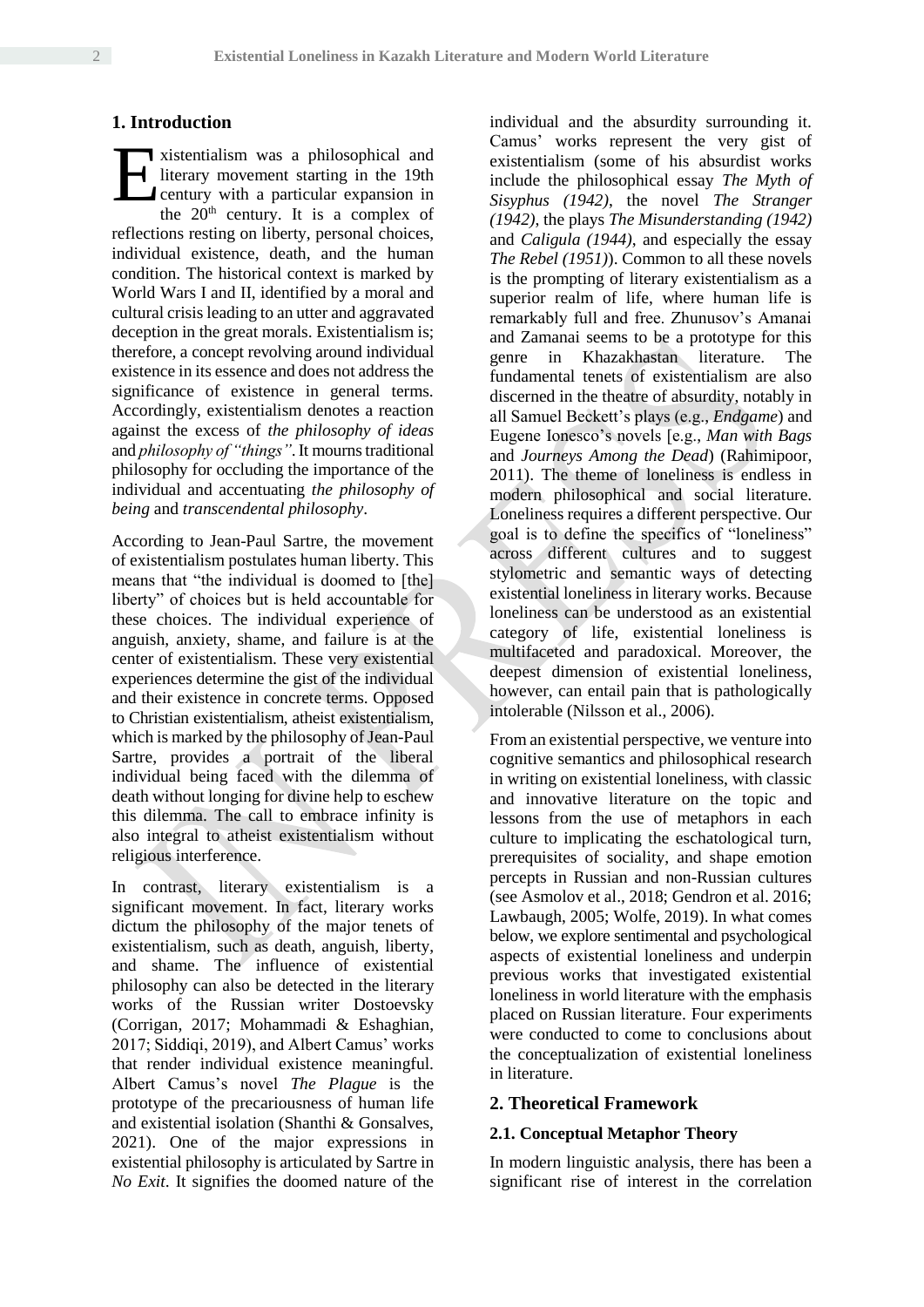between language, consciousness, and culture. Modern linguo-conceptology focuses on a comprehensive examination of concepts representing the conceptual picture of the world (Iskakuly et al., 2021). Conceptual Metaphor Theory (CMT) proposes that "the human mind is metaphorical by essence and that metaphor is the method through which abstract concepts are comprehended through a more tangible object" (Hayrutdinova et al., 2021). In CMT, components of each conceptual metaphor include a source domain, target domain, experiential basis, neural structures corresponding to the domains, relationships between the domains, metaphorical linguistic expressions, mappings, entailments, blends, nonlinguistic realizations, and cultural models (Brugman & Lakoff, 2013; Dodge & Lakoff, 2008; Lakoff, 1989, 2006, 2012; Lakoff & Johnson, 1980). The present study deals with ontological metaphors that are related to ideas and emotions (Firoozalizadeh et al., 2020). MetaNet, a structured repository for a formalized list of 684 conceptual metaphors, has integrated CMT and FrameNet's lexical units into one language resource to facilitate the mapping of conceptual metaphors through the identification of linguistic metaphors.

## **2.2. Sentiment and Psychological Aspects of Existential Loneliness**

Psychodynamic, phenomenological, existentialist, sociological, interactive, cognitive, individual, and system-theoretical aspects are set determinants of the degree of experienced loneliness. The theoretical understanding of the concept of loneliness in the study of special scientific literature has shown that there is a long tradition of this in Germany. The concept has been one of the main themes of German philosophy since the Middle Ages. For the first time, this topic became relevant in the era of mysticism because, at that time, the loneliness of a person was recognized as a necessary condition for the existence of their soul.

The path of each person throughout history who possesses reason and consciousness and spends it for the good of measured days and hours is different, and their fate is different. No matter how many characters in the scene of life are created for this different fate, they are, to a certain extent, alone. According to Gabriel García Márquez, "everyone feels lonely to a certain degree". Its main representatives are Heidegger, Jaspers, Sartre, Marcel, Camus, and others. Its formation as a spiritual movement begins with the works of Unamuno and Dostoevsky. Existentialists see the fate of ordinary people like the world. Because people cannot unite with each other, everyone is separated before death. Heidegger, who stood at the forefront of existentialism, said that a person reveals the true meaning of their life only after realizing the falseness of the world around them, full of illusions; at that time, he realized that the essence of life is a meaningless life, consisting of endless, inexhaustible "eternal fear", "worry" and fear. Loneliness remains the eternal focus of literature across all cultures.

It is known that the concept of "loneliness" occupies a special place in the cognitive consciousness of a person. This is due to the fact that both the prerequisites and the consequences of death are aggravated by human grief and lead to isolation, that is, loneliness, in accordance with a certain measure of time. Loneliness is the main concept in philosophy – a category whose main artistic and aesthetic motive is in the art of speech, as well as in the visual arts. Zhyrau, based on the Sufi worldview, is recognized in practice as a cognitive unit that gives both related and distant concepts of loneliness and individuality.

According to the philosophical concept, "loneliness is pleasing only to God", loneliness is assessed as "bad" for the individual, and individuality is assessed as "individuality, originality, superiority". At the heart of the winged principle is the following: "If there would be no sand and stones, there would be no slaves and heads" is the antithesis to the general majority or unity, that is, the knowledge of the individual.

## **2.3. Existentialism in Literature**

According to Hout (2001), existentialists believe that the dichotomy between death and life can confront the existentially relevant aspect of death. Moreover, family, loyalty, and love are universal concepts that transcend the life-death axiom to connect with a wider realm of human experience. For instance, in Emily Nasrallah's genuinely existentialist tale *Flight Against Time*, the main characters face the choice between the war at home and peace in exile. Therefore, people, places, and events are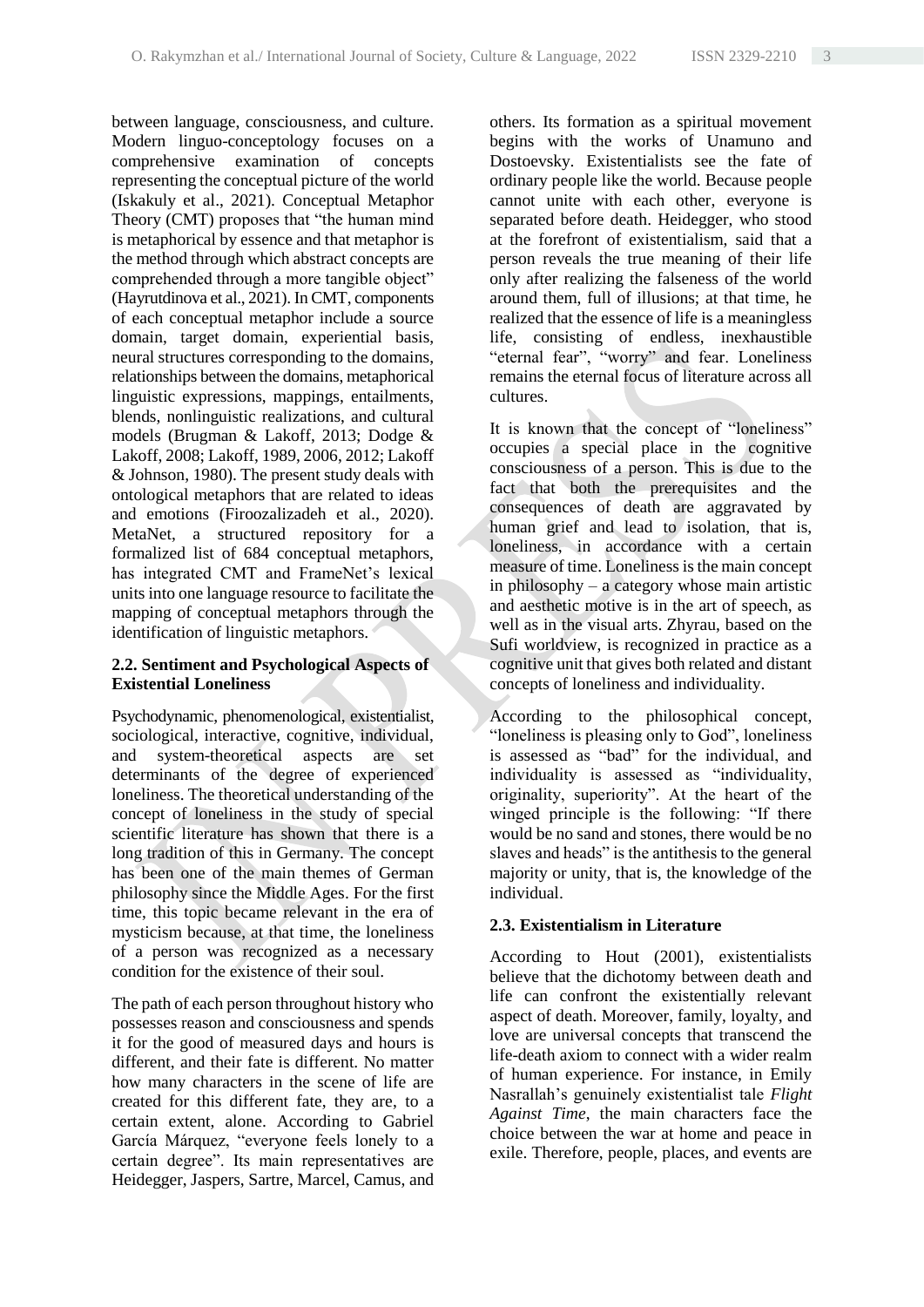determinants of existential loneliness in an author's literary landscape.

Bueno (2019) analyses McCarthy's *The Road* from the combined perspectives of trauma studies and Camus' existentialism to demonstrate that the depiction of the emotional consequences of collective trauma and the existentialist message provide insights into the philosophy – literature interface. This holds true, especially with the reverberations of the modern preapocalyptic times.

Being, change, freedom, self-cognizance, isolation, solitude, despair, responsibility, free will, and alienation are key existential themes that lie at the intersection between philosophy and literature. Kaya (2019) analyses and contrasts the existential themes of Jean-Paul Sartre's *No Exit* and Toptaş's *Shadowless* as postmodern texts. Before exploring the existentialist themes and techniques in *No Exit* and *Shadowless*, this study aims to discuss the tradition of existentialism in literature. After presenting an introductory review of such existentialist concepts in literature as existence, essence, freedom, angst, and absurd, some recurrent themes in Sartre's and Toptaş's works are common grounds between the studied novels.

Kravitz (2014) situates Mark Twain's pessimistic novel *The Mysterious Stranger* in the context of American optimism by focusing on the existential concepts the novel conveys, following the premises of Sartre. Venturing philosophical perspectives into reading literature has proven effective in posing other possible readings for superficially approached meanings.

Seach et al. (2021) aim to find a point of convergence between existentialism and the grotesque by analyzing how the protagonist in Oscar Wilde's *The Canterville Ghost* employs the grotesque as a way to manage his existential concerns and subdue his fear in order to justify his sense of existence.

Drawing on Kanafani's *Men in the Sun*, Neimneh (2017) argues that existentialism and naturalism intersect with postcolonialism in Kanafani's protest fiction. The gruesome death that Palestinian refugees encounter testifies to the absurdity of life after attempts at selfdefinition through making choices. Therefore, the study of postcolonial literature moves the

traditional national allegory of Kanafani to a more realist level of political indictment against oppression if read through a philosophical lens.

## **3. Methodology**

This study is conducted quantitatively to perform a semi-automated analysis, using content analysis software and manual annotation of a literary corpus, which is composed of literary fiction, either originally written in English or translated into it. Subcorpora of the following novels were compiled. Moreover, we created a giant literary corpus of all novels that addressed existential loneliness as a reference literary corpus (RLC), which consists of approximately 53 million tokens after cleaning. Much as twentiethcentury writers could emulate the remarkable achievements of nineteenth-century novelists, such as Tolstoy and Dostoyevsky, Melville, Dickens, and Balzac and Flaubert, the exploration of existential loneliness remains epitomical in the works published and written in the eighteenth and nineteenth centuries. Therefore, the following works were selected for the study.

- 1. George Eliot, *Silas Marner*
- 2. Emily Brontë, *Wuthering Heights*
- 3. Dostoevsky, *Crime and Punishment*
- 4. Guy de Maupassant's stories
- 5. Thomas Hardy, *Jude the Obscure*
- 6. Herman Melville, *Moby Dick*
- 7. Jack London, *Martin Eden*
- 8. Mahfouz, *The Beginning and the Ending*
- 9. Malraux, *Man's Fate*
- 10. Marquez, *One Hundred Years of Solitude*
- 11. McCarthy, *Outer Dark*

We also added Pushkin's *Eugene Oneguine*, Dostoevsky's *The Brothers Karamazov*, Steinbeck's *Winter of Our Discontent*, and Wilde's *The Canterville Ghost* for comparing the generated results to the previously reported findings. Four experiments were conducted.

### **3.1. Experiment 1: Stylometric Analysis**

We recruited the current version of stylo (Eder et al., 2016) to analyze and categorize the studied fiction and poems. Stylo uses an intuitive graphical user interface instead of the R codes to appeal to all scholars who do not have an extensive programming background.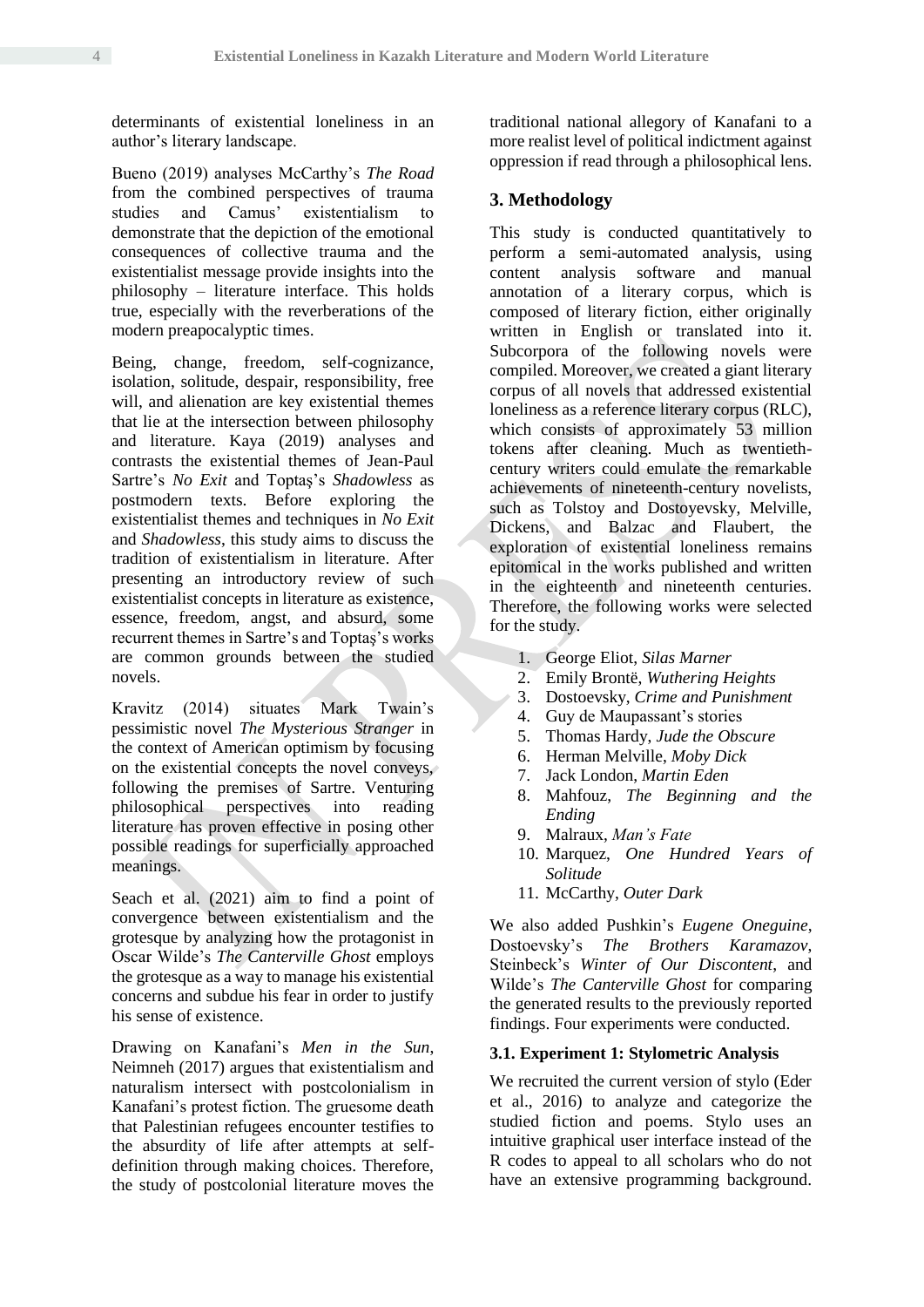All literary works were saved as UTF-8 text files. The most frequent words are automatically extracted and featured as a source for comparing the analyzed works (Essam & Abdo, 2021).

### **3.2. Experiment 2: Lexicon-based Analysis**

Following the computational frame-based method (Abdelzaher & Essam, 2019; Essam, 2017; Abdelzaher, 2019; Gotsoulia, 2012), our literary corpus was checked against the English Web corpus 2015 (enTenTen15) to extract unique keywords and n-grams in order to identify characteristic themes in the compiled corpus.

An effort was made to distinguish solitude from loneliness. While solitude has positive semantic prosody given that it denotes a constructive way of being separated from others in order to be by and with oneself, loneliness infers a mentally distressing and physically stressful way of feeling and being alone in each negative sense. A fine-granular classification of loneliness was also attempted to subcategorize it either as social loneliness, emotional loneliness, or existential loneliness. Social loneliness expresses sadness and longing secondary to a decreased network, loss of social roles, and loss of familial ties. Emotional loneliness relates to understanding and expressing their emotions concerning their detachment. Existential loneliness encodes an intolerable emptiness, sadness, and longing, that result from the awareness of their fundamental separateness as human beings. Sketch Engine® and AntConc® were used to generate the concordance of

keywords with bilateral windows of five words for each node. The annotation of themes was manually performed.

## **3.3. Experiment 3: Frame-based Analysis**

Several studies have applied a frame-based approach using corpus tools to investigate the linguistic realization of a concept (Essam et al., 2019; Estarrona et al., 2020; Gotsoulia, 2012). The corpus-based generated findings were mapped to FrameNet to quantify the frequency of using alienation-based and existentialismoriented frames in each literary work through the detection of their corresponding lexical units. The inference was made from the inheritance relationship between frames. Following Abdelzaher's method of annotation (2019), we used the Universidad Autonoma de Madrid Corpus (O'Donnell, 2008) for annotating lexical units and their corresponding frames before adding various layers to annotate a whole document, sentence, or segment within a file. Each annotation layer is structured hierarchically into a number of systems, and each system can be further divided into a number of hierarchical features, too. The analysis follows several steps. First, contexts of loneliness (related-frames), such as "accompaniment", "personal relationship", "existence", "circumscribed existence", and "forming relationships" are identified through FN. Second, the hierarchy of each frame and frame-to-frame relationships is identified. The linguistic realization of the frame-to-frame relationships is illustrated in Figures 1 and 2 for the contests of "forming relationships" and "existence" respectively.



**Figure 1** *Frame-to-frame Relations of "Forming Relationships"*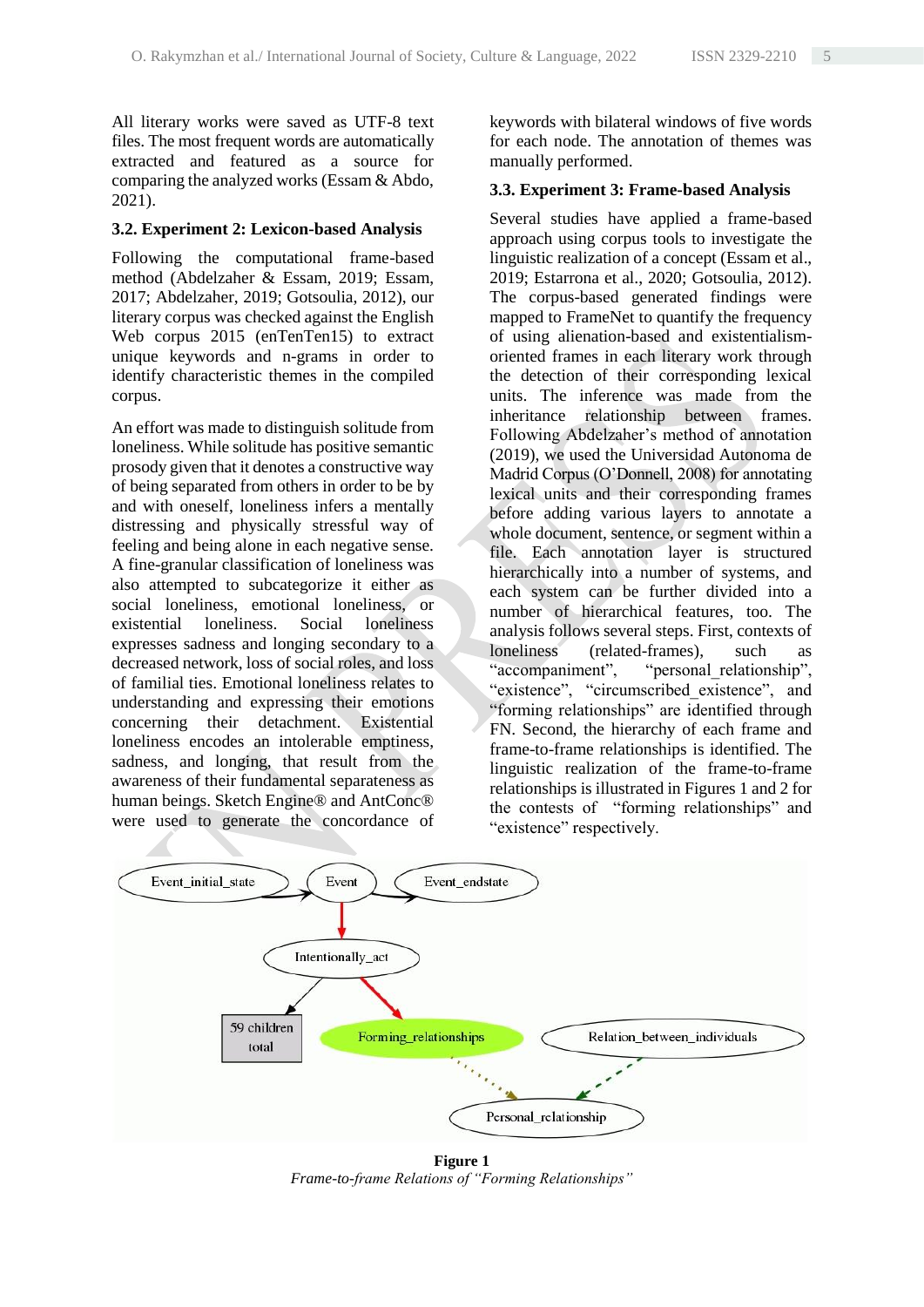

**Figure 2** *Frame-to-frame Relations of "Existence"*

## **3.4. Experiment 4: Linguistic Metaphor Analysis**

MetaNet, a large structured repository of conceptual metaphors, has integrated CMT and Frame Semantics in a single language resource to facilitate larger-scale, finer-grained corpus approaches to analyzing metaphors. MetaNet (MN) has developed formal representations of metaphors as mappings from the source domain (based on shared embodied experiences) to the target domain (more conceptually abstract and viewpoint-dependent). Both the source and target domains are represented as frames, which are schematic representations of different kinds of experiences, objects, and events (Arenas & Essam, 2018). The MN repository represents the complex conceptual network that speakers of a language have ,comprising interconnected frames and metaphors. Frames in MN are further divided into two types of conceptual structures: scenes and perspectives. Scenes provide structural and semantic information (i.e., roles and processes), while perspective frames specify the values of the x-schema role of the related scenes, which constitute the possible additional temporal and causal values of the state dynamics of an eventuality. The hypothetical model of the relationships between conceptual structures in MN draws upon Cascade Theory (David et al., 2016; Stickles et al., 2016). After extracting the seeding lexemes for computationally retrieving loneliness-based metaphorical phrases from the studied literary works, we computed all linguistic metaphors that correspond to existential loneliness in the RLC. The following CMT were annotated.

- RELATIONSHIP IS A BOUNDED REGION IN SPACE
- RELATIONSHIPS ARE COMPLEX **STRUCTURES**
- RELATIONSHIPS ARE PHYSICAL STRUCTURES
- RELATIONSHIPS ARE **CONTAINERS**
- RELATIONSHIPS ARE OBJECTS

## **4. Results**

Linguistically speaking, "loneliness" often collocates with being alone, staying away, pity, walking alone, disgust with life, the pursuit of the moon in the steppe, loneliness in the soul, the search for peace, anxiety, and crying in the wilderness, among others. It is defined by the semantics of phrases and is associated with vulnerability-expressing words. In *Man's Fate*, Malraux looked at loneliness, anonymity, hunger, and greed, and he recommended revolt as an act of choice, an opportunity for heroism, an arena of meaning, and a smithy for forging value.

*Don Quixote* considers the work of individuals, the knights errant, and not authority as the main determinant of justice, social order, and progress. In *Don Quixote*, Miguel de Cervantes' unconscious devotion to horses caused Don Quixote restlessness, but his heart was pure, his actions pure, and his actions honest. This view is fully confirmed by the next episode of the novel: Don Quixote, who worshipped "the faithful of the oppressed and the oppressed rich", met them on the way to the handcuffs and tried to save them. To enslave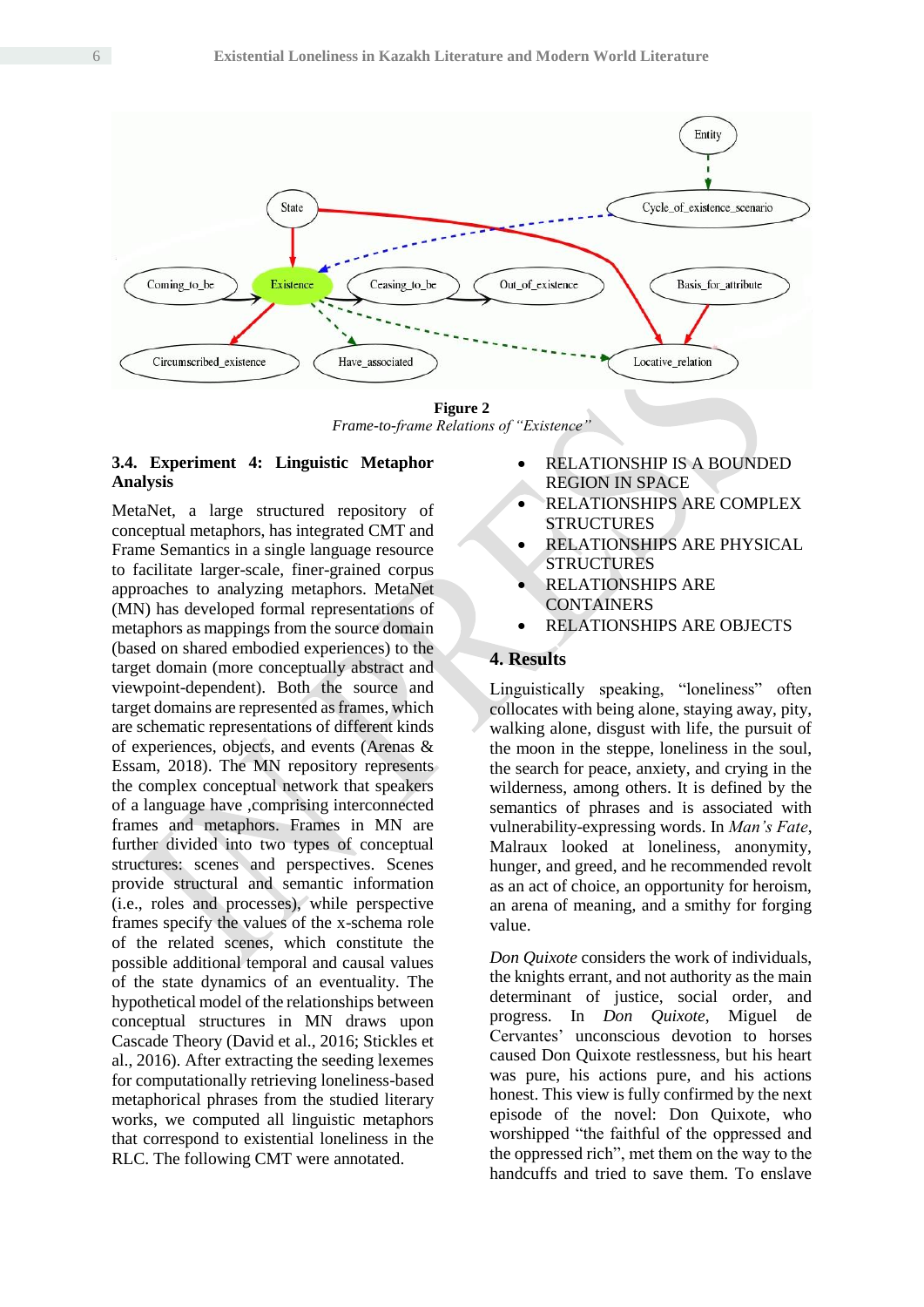people, created by nature, is a great injustice, and for this, we need freedom. In a rage, Don Quixote attacked the commander, beat the unarmed guards, and rescued the prisoners. Don Quixote thirsted for justice, and suffered from loneliness. The strange thing about Don Quixote's character is that he was born out of the contradictions between the demands of the times. There is a similarity between the worldfamous Spanish writer Miguel de Cervantes and Saken Zhunusov on the topic of "loneliness". In other words, it seems that there is a similarity between *Don Quixote* by Miguel de Cervantes and *Akan Seri* by Saken Zhunusov.

The studied fictional works of Dostoevsky explore his understanding of existential loneliness. Dostoevsky paves a philosophical channel into the wounded, embattled, forbidding, and revelatory landscape of consolidation with the human psyche. The stylometrically most relevant novelists to Dostoevsky's view on existential loneliness are Guy de Maupassant, Emily Bronte, Thomas Hardy, and Naguib Mahfouz (Figure 3).



**Figure 3** *Clustering the Studied Existential Novelists and Authors*

The annotation of themes related to time and negative emotion. Negative emotions included hopelessness, helplessness, boredom, sadness, and despair (Figure 4). In the comparison of loneliness and solitude, loneliness demonstrated negative semantic prosody with a high affinity to terribleness, pain, and unbearability (Figure 5).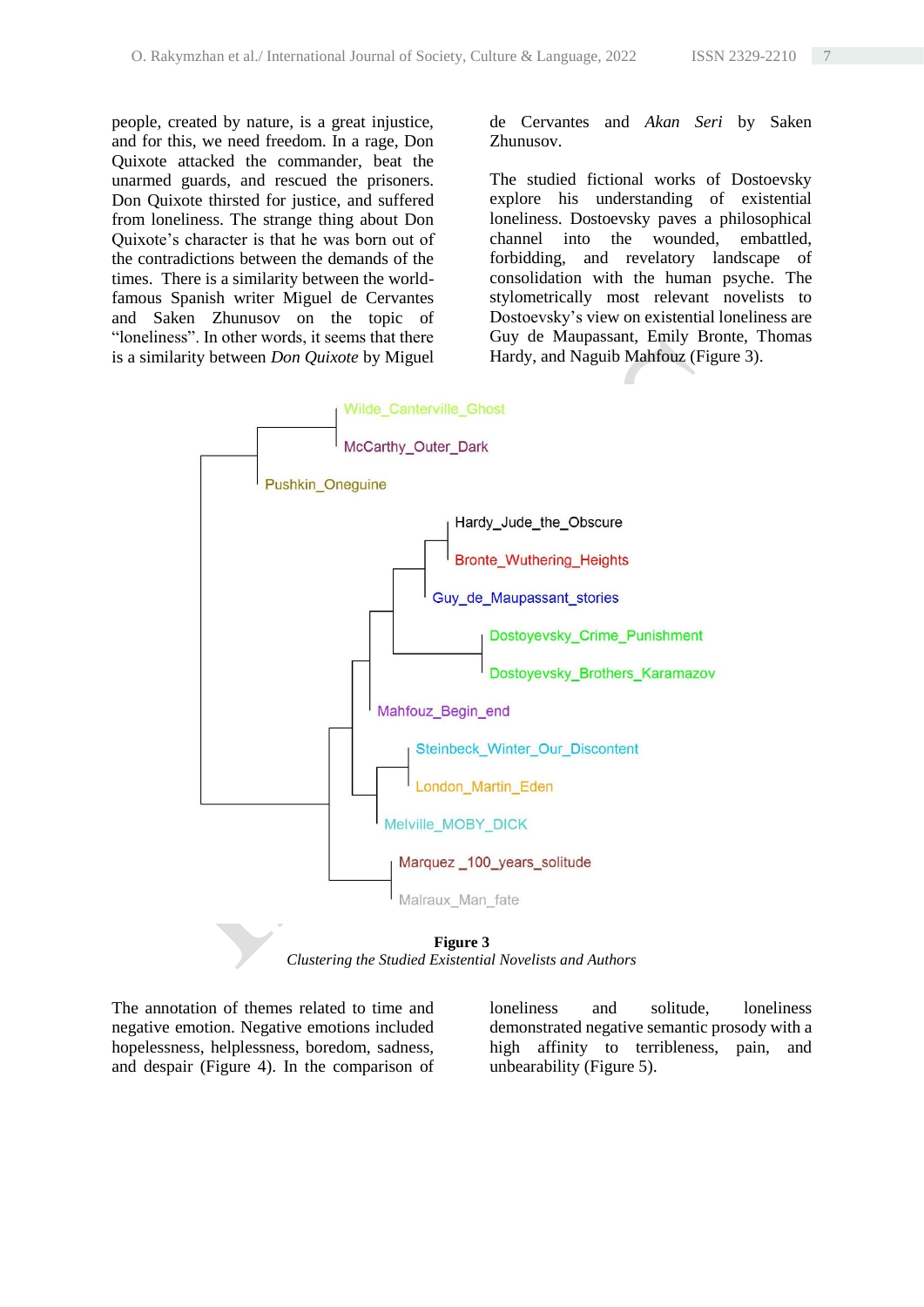

**Figure 4** *Clustering the Studied Existential Novelists and Authors*



**Figure 5** *Contrastive Analysis of Collocates of Loneliness and Solitude*

The psychological aspect of the concept of "loneliness" in the poetic text is realized through the frames "accompaniment", "personal \_relationship", "existence", "circumscribed \_existence", and "forming relationships". Table 1 shows the frame-based triggering of the mapped lexical entries to each relevant frame as represented in the 11 most influential existential literary works, including *One Hundred Years of Solitude* by Gabriel García Márquez, *Crime and Punishment* by Fedor Dostoevsky, *Jude the* 

*Obscure* by Thomas Hardy, *Man's Fate* by André Malraux, *The Beginning and the Ending* by Naguib Mahfouz, *Moby Dick* by Herman Melville, *Outer Dark* by Cormac McCarthy, *Silas Marner: The Weaver of Raveloe* by George Eliot, *Wuthering Heights* by Emily Brontë, *Martin Eden* by Jack London, Guy de Maupassant's stories, as well as *Amanai and Zamanai* by one of the most distinguished figures in Kazakh literature, Saken Zhunusov.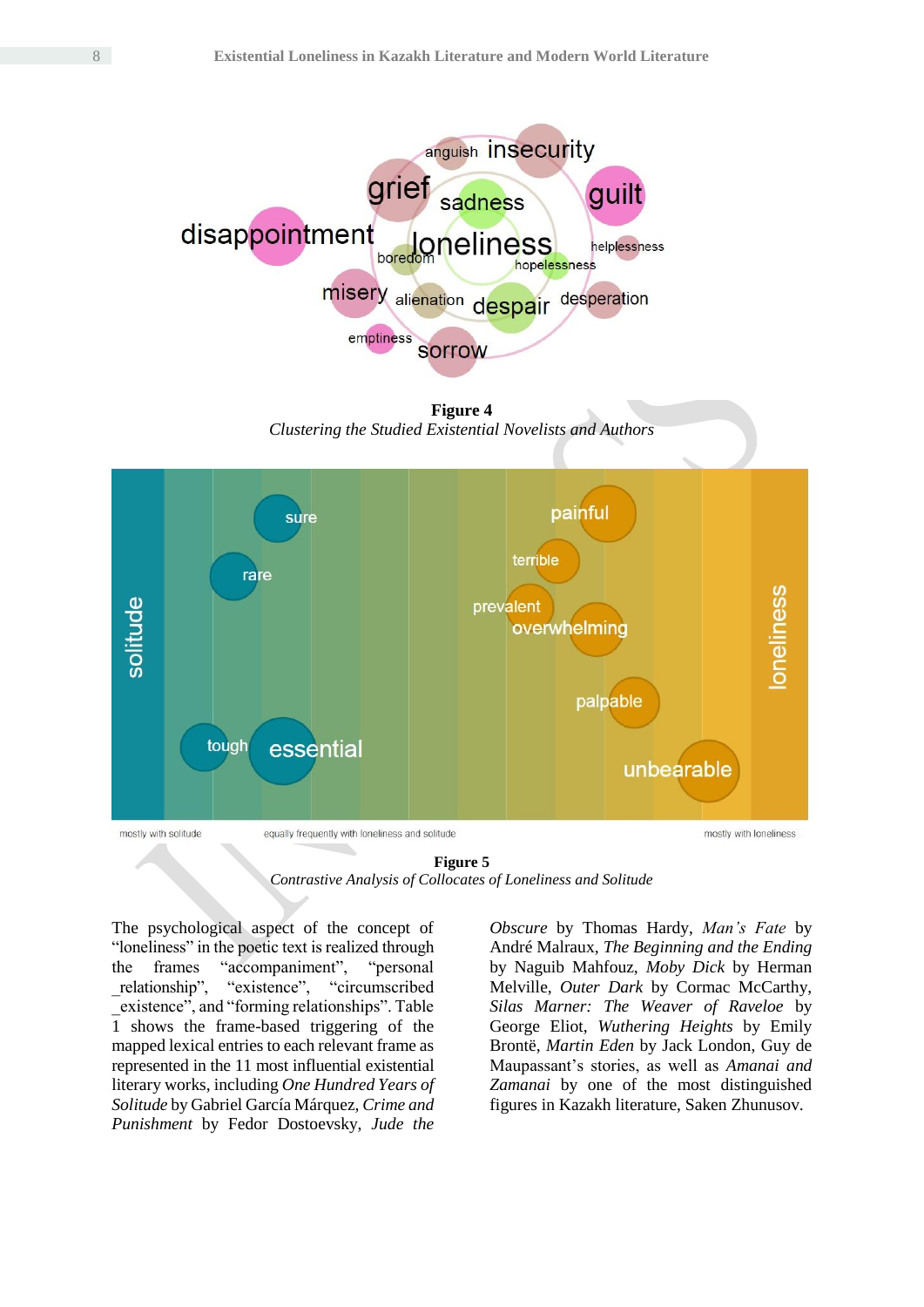|                          | Accompaniment | Personal<br>relationship | Existence      | Circumscribed<br>existence | Forming<br>relationships |
|--------------------------|---------------|--------------------------|----------------|----------------------------|--------------------------|
| <b>One Hundred Years</b> |               |                          |                |                            |                          |
| of Solitude              | $++++$        | $+++$                    | $+++$          | $^{+}$                     | $++$                     |
| Crime and                |               |                          |                |                            |                          |
| Punishment               | $+++++$       | $+++++$                  | $++++-$        | $++$                       | $++++-$                  |
| Jude the Obscure         | $++$          | $++$                     | $+++$          | $^{+}$                     | $+++$                    |
| Man's Fate               | $++$          | $++$                     | $++$           | $++$                       | $++$                     |
| The Beginning and        |               |                          |                |                            |                          |
| the Ending               | $^{++}$       | $+++++$                  | $+++$          | $++$                       | $++$                     |
| Moby Dick                | $++++$        | $++$                     | $++$           | $^{+}$                     | $+++$                    |
| <b>Outer Dark</b>        | $^{+}$        | $++$                     | $++$           | $+$                        | $+++$                    |
| Silas Marner             | $^{+}$        | $++$                     | $++$           |                            | $++$                     |
| Wuthering Heights        | $++$          | $+$                      | $^{+}$         |                            | $++$                     |
| Martin Eden              | $++$          | $++$                     | $^{+}$         | $^{+}$                     | $++$                     |
| Maupassant's             |               |                          |                |                            |                          |
| stories                  | $++$          | $+$                      | $^{+}$         | $^{+}$                     | $^{+}$                   |
| Amanai and               |               |                          |                |                            |                          |
| Zamanai                  | $^{+}$        | $^{+}$                   | $\overline{+}$ | +                          | $^{+}$                   |

**Table** 1 *Frame-based Triggering of the Mapped Lexical Entries to Each Relevant Frame* 

Table 1 demonstrates that the frames under consideration are represented to the highest degree in *Crime and Punishment*, *One Hundred Years of Solitude*, *The Beginning and the Ending*, and *Moby Dick*. On the contrary, the frame "circumscribed existence" is least represented in almost all the literary works selected for analysis. In Zhunusov's novel *Amanai and Zamanai* all the five frames are represented to the lowest extent, which makes it similar to such world-known works as *Maupassant's stories* and *Wuthering Heights*.

The philosophical aspect is set by the framework of fate, existence, life, and the world. Here the concept "loneliness" is recognized in the frame-scenarios of "loneliness", "burning", and "search of the soul". They are formed by stereotypical associative symbols. It became clear that the expression of the concept of "loneliness" in the poetic text is discovered in the individual understanding and poetic image through the personal situations of the poet and the use of

metaphors. It can be represented by the following linguistic metaphors:

- o Loneliness is unbearable hell
- o Loneliness is harm
- o Loneliness is an internal trait
- o Loneliness is the inability to keep company
- o Loneliness is poverty of self
- o Loneliness is a tale of disillusionment
- o Loneliness is a universal problem
- o Loneliness is gendered
- o Loneliness is curable
- o Loneliness is inescapable experience
- o Loneliness is intensified by losses

These metaphors were annotated after extracting the seeding lexemes for computationally retrieving loneliness-based metaphorical phrases from the studied literary works. Table 2 shows loneliness-based metaphors in the literary corpus containing works by 53 leading authors from different countries.

**Table 2**

|  |  |  | Linguistic Metaphors of Loneliness Extracted from the Literary Corpus |  |  |  |
|--|--|--|-----------------------------------------------------------------------|--|--|--|
|  |  |  |                                                                       |  |  |  |
|  |  |  |                                                                       |  |  |  |
|  |  |  |                                                                       |  |  |  |

|              |                    | <b>Loneliness is</b> |                   |                                 |                    |                            |                             |          |                |                                  |                                 |
|--------------|--------------------|----------------------|-------------------|---------------------------------|--------------------|----------------------------|-----------------------------|----------|----------------|----------------------------------|---------------------------------|
|              | Unbearable<br>hell | Harm                 | Internal<br>trait | Inability<br>to keep<br>company | Poverty<br>of self | Tale of<br>disillusionment | <b>Universal</b><br>problem | Gendered | <b>Curable</b> | <b>Inescapable</b><br>experience | <b>Intensified</b><br>by losses |
| Dostoyevsky  | $^{+}$             | $^{+}$               |                   | $^+$                            | ÷                  | $^{+}$                     | $^+$                        | $^+$     | $^+$           | $^{+}$                           | $^+$                            |
| Tolstoy      | $^{+}$             | $^{+}$               | ÷                 | +                               | $^+$               | $^{+}$                     | $^+$                        | $^+$     | $^+$           |                                  |                                 |
| Flaubert     | $^{+}$             | $^{+}$               | ÷                 |                                 | +                  | $+$                        | +                           | $^+$     | $^{+}$         |                                  |                                 |
| Nurgali Oraz | $^{+}$             | $^{+}$               |                   | +                               | $\pm$              | $^{+}$                     | $^+$                        | $^+$     | $^{+}$         |                                  |                                 |
| Chekhov      | $^{+}$             | $^{+}$               | $^{+}$            | $^+$                            | $^+$               | $^{+}$                     | $^{+}$                      | $^+$     | $^{+}$         |                                  |                                 |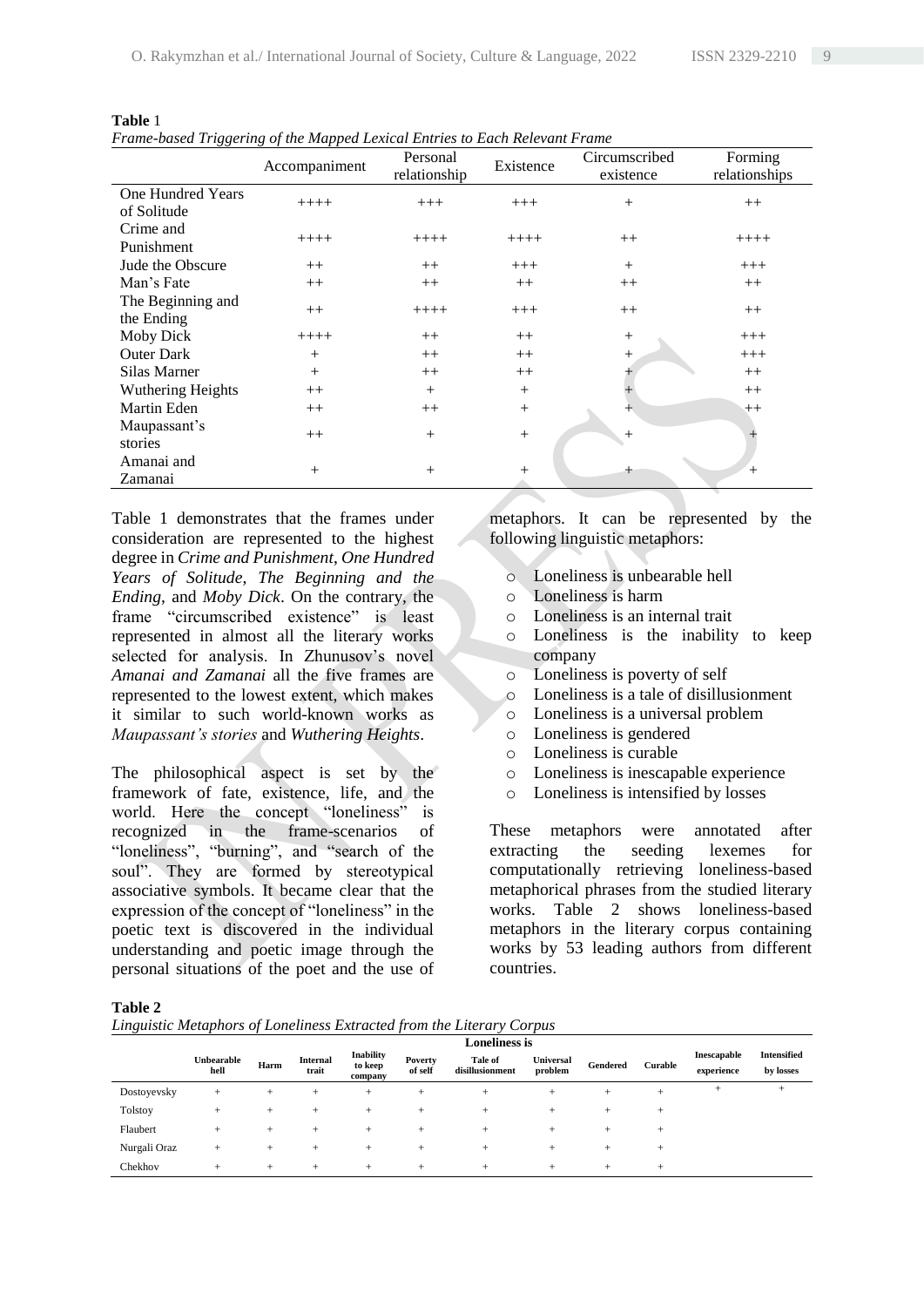|                       |                                  | <b>Loneliness is</b> |                                       |                                        |                    |                                                                        |                      |                 |         |                                                |                                 |
|-----------------------|----------------------------------|----------------------|---------------------------------------|----------------------------------------|--------------------|------------------------------------------------------------------------|----------------------|-----------------|---------|------------------------------------------------|---------------------------------|
|                       | Unbearable<br>hell               | Harm                 | Internal<br>$\mathop{\mathsf{train}}$ | <b>Inability</b><br>to keep<br>company | Poverty<br>of self | Tale of<br>$\label{thm:disclusion} \textbf{disillusion} \textbf{ment}$ | Universal<br>problem | Gendered        | Curable | $\label{thm:main} In escapeable$<br>experience | <b>Intensified</b><br>by losses |
| Turgenev              | $\ddot{}$                        | $\boldsymbol{+}$     | $\! +$                                | $^{+}$                                 | $^+$               | $\! +$                                                                 | $\! +$               | $^+$            | $^+$    |                                                |                                 |
| Proust                | $\! + \!$                        | $^+$                 | $^{+}$                                |                                        | $^+$               | $^+$                                                                   |                      |                 | $^+$    |                                                |                                 |
| Gogol                 | $\! + \!\!\!\!$                  | $^+$                 | $\! + \!\!\!\!$                       |                                        | $\! + \!\!\!\!$    | $\! + \!\!\!\!$                                                        |                      | $^+$            |         |                                                |                                 |
| Camus                 | $+$                              | $^+$                 | $\! + \!\!\!\!$                       |                                        | $^+$               | $\! + \!\!\!\!$                                                        |                      | $\! + \!\!\!\!$ |         |                                                |                                 |
| Balzac                | $\! + \!\!\!\!$                  | $^+$                 | $^{+}$                                |                                        | $\! + \!\!\!\!$    |                                                                        | $^{+}$               | $^+$            |         |                                                |                                 |
| Kafka                 | $^{+}$                           | $\! + \!$            | $^{+}$                                |                                        | $\! + \!$          |                                                                        | $^{+}$               |                 |         |                                                |                                 |
| Maupassant            | $\! + \!$                        | $\! + \!$            | $^{+}$                                |                                        | $\! + \!\!\!\!$    |                                                                        | $^{+}$               |                 |         |                                                |                                 |
| Nabokov               | $\! + \!\!\!\!$                  | $\! + \!$            | $^{+}$                                |                                        | $\! + \!\!\!\!$    |                                                                        | $^{+}$               |                 |         |                                                |                                 |
| Bulgakov              | $\! + \!$                        | $^+$                 | $^{+}$                                |                                        | $\! + \!\!\!\!$    |                                                                        | $^{+}$               | $^{+}$          |         |                                                |                                 |
| Baudelaire            | $^{+}$                           | $^{+}$               | $\! + \!$                             | $^{+}$                                 | $\! + \!\!\!\!$    |                                                                        | $\! + \!\!\!\!$      |                 |         |                                                |                                 |
| Lermontov             | $\! + \!$                        | $^+$                 | $\! + \!$                             | $^{+}$                                 | $\! + \!\!\!\!$    |                                                                        | $\! + \!\!\!\!$      |                 |         |                                                |                                 |
| Zola                  | $\! + \!$                        | $^+$                 |                                       | $^{+}$                                 | $\! + \!$          |                                                                        | $\! + \!\!\!\!$      |                 |         |                                                |                                 |
| Hemingway             | $\! + \!$                        | $^+$                 |                                       | $^{+}$                                 | $\! + \!\!\!\!$    |                                                                        | $\! + \!\!\!\!$      |                 |         |                                                |                                 |
| Ibsen                 | $^{+}$                           | $\! + \!$            |                                       | $^{+}$                                 | $\! + \!\!\!\!$    |                                                                        | $^{+}$               |                 |         |                                                |                                 |
| Pushkin               | $\! + \!$                        | $\! + \!\!\!\!$      | $^{+}$                                | $\! + \!$                              | $\! + \!$          | $\! + \!\!\!\!$                                                        | $^{+}$               |                 |         |                                                |                                 |
| Woolf                 | $\! + \!$                        | $\! + \!\!\!\!$      | $^{+}$                                | $\! + \!$                              | $\! + \!\!\!\!$    | $\! + \!\!\!\!$                                                        |                      |                 |         |                                                |                                 |
| Steinbeck             | $\! + \!$                        | $\! + \!\!\!\!$      | $^{+}$                                | $\! + \!$                              | $\! + \!\!\!\!$    | $\! + \!\!\!\!$                                                        |                      |                 |         |                                                |                                 |
| Sartre                | $\! + \!$                        |                      | $^{+}$                                | $\! + \!$                              | $\! + \!$          |                                                                        |                      |                 |         |                                                |                                 |
| Strindberg            |                                  | $\! + \!\!\!\!$      |                                       |                                        |                    |                                                                        |                      |                 |         |                                                |                                 |
|                       | $\! + \!$                        | $\! + \!\!\!\!$      | $^{+}$                                | $\! + \!$                              | $\! + \!\!\!\!$    | $\! + \!\!\!\!$                                                        |                      |                 |         |                                                |                                 |
| Goethe<br>Orwell      | $\! + \!\!\!\!$                  | $+$                  | $\! + \!\!\!\!$                       | $\! + \!$                              | $\! + \!\!\!\!$    | $^{+}$                                                                 |                      |                 |         |                                                |                                 |
|                       | $\! + \!\!\!\!$                  | $+$                  | $\! + \!\!\!\!$                       | $\! + \!$                              | $^+$               | $^{+}$                                                                 |                      |                 |         |                                                |                                 |
| Beckett               | $\! + \!\!\!\!$                  | $\! + \!\!\!\!$      |                                       |                                        | $^+$               |                                                                        |                      |                 |         |                                                |                                 |
| Austen                | $+$                              | $+$                  | $\! + \!\!\!\!$                       | $^{+}$                                 | $\pm$              | $^{+}$                                                                 |                      |                 |         |                                                |                                 |
| Dickens               | $+$                              | $+$                  | $\! + \!\!\!\!$                       | $^{+}$                                 | $+$                | $\! + \!\!\!\!$                                                        |                      |                 |         |                                                |                                 |
| Nietzsche             | $\! + \!$                        | $\! + \!$            |                                       | $\! + \!\!\!\!$                        | $\! + \!\!\!\!$    |                                                                        |                      |                 |         |                                                |                                 |
| Melville              | $\! + \!\!\!\!$                  | $\! + \!\!\!\!$      |                                       | $\! + \!\!\!\!$                        | $\! + \!\!\!$      |                                                                        |                      |                 |         |                                                |                                 |
| Eliot                 | $^{+}$                           | $\! + \!\!\!\!$      |                                       | $^{+}$                                 |                    |                                                                        |                      |                 |         |                                                |                                 |
| Twain                 | $\! + \!$                        | $\! + \!\!\!\!$      | $^{+}$                                | $^{+}$                                 |                    |                                                                        |                      |                 |         |                                                |                                 |
| Kierkegaard           | $\! + \!$                        | $\! + \!\!\!\!$      | $\qquad \qquad +$                     | $\! + \!\!\!\!$                        |                    |                                                                        |                      |                 |         |                                                |                                 |
| Mahfouz               | $^{+}$                           | $\! + \!$            | $\! +$                                | $^{+}$                                 |                    |                                                                        |                      |                 |         |                                                |                                 |
| Gide                  | $^{+}$                           | $\! + \!$            |                                       |                                        |                    |                                                                        |                      |                 |         |                                                |                                 |
| Rilke                 | $^{+}$                           |                      | $\! + \!\!\!\!$                       |                                        |                    |                                                                        |                      |                 |         |                                                |                                 |
| Beauvoir              | $\! + \!$                        | $^{+}$               | $^{+}$                                |                                        |                    |                                                                        |                      |                 |         |                                                |                                 |
| Trollope              | $^{+}$                           | $\! + \!$            | $\! + \!$                             |                                        |                    |                                                                        |                      |                 |         |                                                |                                 |
| $\mathbf{Dumas}$      | ÷                                |                      |                                       |                                        |                    |                                                                        |                      |                 |         |                                                |                                 |
| Stoker                | $\begin{array}{c} + \end{array}$ | $^+$                 | $^{+}$                                |                                        |                    |                                                                        |                      |                 |         |                                                |                                 |
| Kipling               | $^{+}$                           | $\! +\!$             | $^+ \,$                               |                                        |                    |                                                                        |                      |                 |         |                                                |                                 |
| Musil                 | $^{+}$                           | $\! + \!$            | $\! + \!$                             |                                        |                    |                                                                        |                      |                 |         |                                                |                                 |
| Cervantes             | $^{+}$                           | $^{+}$               | $^{+}$                                |                                        |                    |                                                                        |                      |                 |         |                                                |                                 |
| Gorky                 | $^{+}$                           | $+$                  | $^{+}$                                |                                        |                    |                                                                        |                      |                 |         |                                                |                                 |
| $\mbox{Poe}$          | $^+$                             | $^+$                 | $+$                                   |                                        |                    |                                                                        |                      |                 |         |                                                |                                 |
| Cather                | $\qquad \qquad +$                | $^{+}$               | $\! + \!\!\!\!$                       |                                        |                    |                                                                        |                      |                 |         |                                                |                                 |
| Schopen-              | $^{+}$                           | $\boldsymbol{+}$     | $^+$                                  |                                        |                    |                                                                        |                      |                 |         |                                                |                                 |
| hauer<br>Solzhenitsyn | $\! + \!\!\!\!$                  | $^+$                 |                                       |                                        |                    |                                                                        |                      |                 |         |                                                |                                 |
| Zhunusov              | $+$                              | $^+$                 |                                       |                                        |                    |                                                                        |                      |                 |         |                                                |                                 |
| Verne                 | $+$                              |                      |                                       |                                        |                    |                                                                        |                      |                 |         |                                                |                                 |
| Brontë                |                                  | $^+$                 |                                       |                                        |                    |                                                                        |                      |                 |         |                                                |                                 |
|                       | $\! + \!\!\!\!$                  | $^+$                 |                                       |                                        |                    |                                                                        |                      |                 |         |                                                |                                 |
| Wilde                 | $^{+}$                           | $^+$                 |                                       |                                        |                    |                                                                        |                      |                 |         |                                                |                                 |

In the compiled literary corpus, loneliness is represented through 11 linguistic metaphors, the most frequent of which are "loneliness is unbearable hell", "loneliness is harm", "loneliness is internal trait", "loneliness is

inability to keep company", "loneliness is poverty of self". The retrieved results are computationally compared to the literary works of the most influential existential writers. Thus, the most diverse in the use of loneliness-related

l,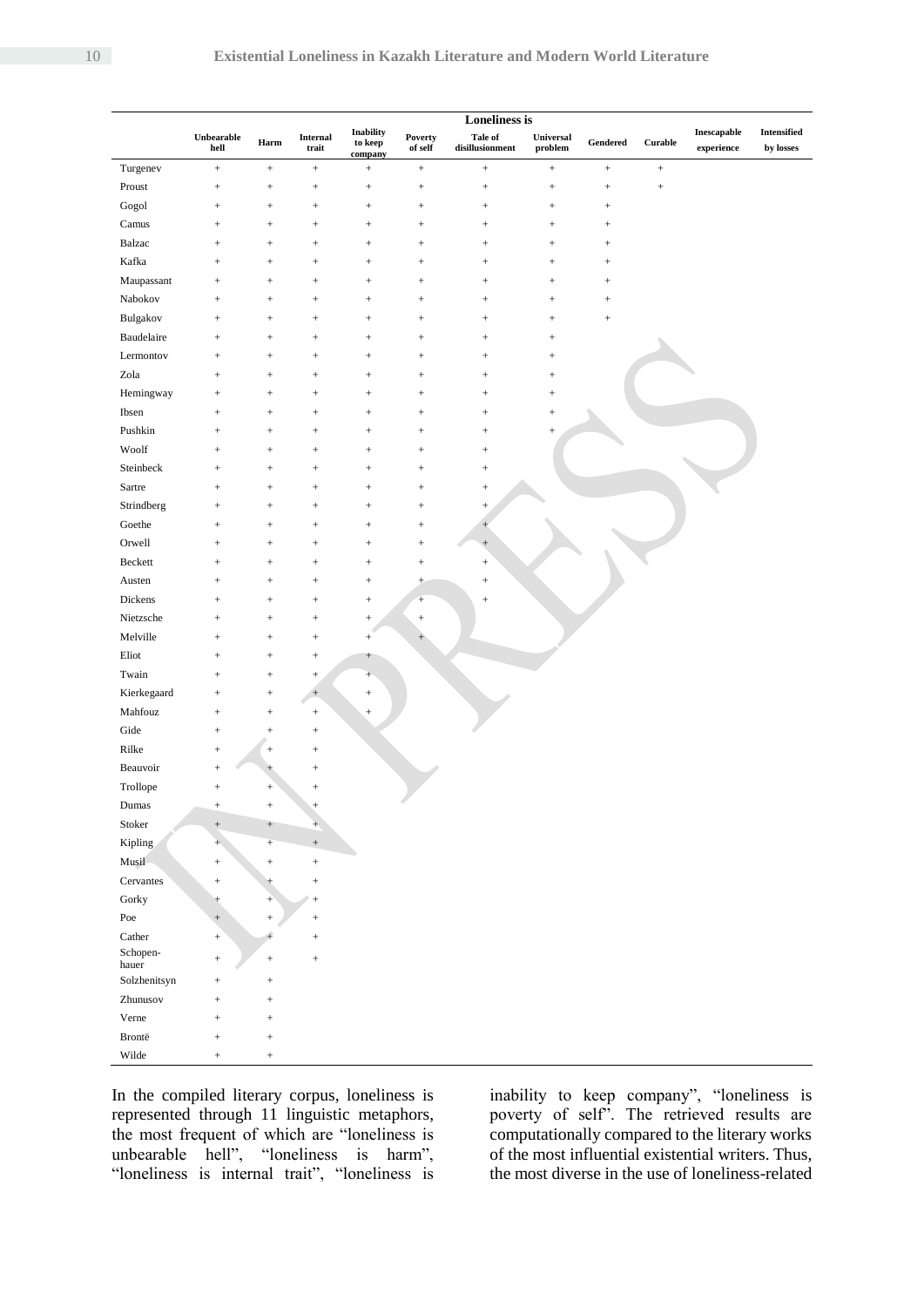conceptual metaphors is Dostoevsky, as all the 11 identified metaphors are employed in his writing. Moreover, the Kazakh writer Nurgali Oraz is very diverse in terms of using conceptual metaphors related to existential loneliness (9 out of 11 loneliness-related metaphors). This unites him with such internationally recognized authors as Tolstoy, Flaubert, Chekhov, Turgenev, and Proust.

**Table 3**

| Table 3                                                          |                   |
|------------------------------------------------------------------|-------------------|
| Conceptual Metaphors of Loneliness Suggested from the Annotation |                   |
| Conceptual metaphor                                              | <b>Percentage</b> |
| RELATIONSHIP IS A BOUNDED REGION IN SPACE                        | 28                |
| RELATIONSHIPS ARE COMPLEX STRUCTURES                             | 26                |
| RELATIONSHIPS ARE PHYSICAL STRUCTURES                            | 18                |
| RELATIONSHIPS ARE CONTAINERS                                     | 15                |
| <b>RELATIONSHIPS ARE OBJECTS</b>                                 |                   |

## **5. Discussion**

Today we cannot boldly and inopportunely evaluate all the works that describe loneliness in Kazakh literature. In Márquez *One Hundred Years of Solitude*, the writer looks at the tragedy of loneliness. He warns that he does not exist either in an individual person or in society as a whole. Marquez was deeply immersed in the inner loneliness of humans. Inner loneliness can overwhelm anyone. Loneliness passes by the first dream and begins to degenerate. They breathe in despair, which eats away at their instincts. The Colombian writer wanted this story to reach the minds of people around the world.

Analysis of the concept of "loneliness" in the Kazakh language showed that Kazakh writers also frequently touched on this topic. In Nurgali Oraz's story *Loneliness at Night*, the main character of this story is not a man, not even an animal: loneliness. Characters in other works can walk, run, laugh, grieve, and, most important, feel. In this Oraz story, one can see the attitude of loneliness in the image of a person in today's society, in the inhabitants of the city. "Loneliness was the driving force of the night". This is the beginning of a story about the emotional phenomena of humanity, enduring peace, and loneliness. The work of Chekhov, related to the concept of brevity, occurs between two characters (Peace and Loneliness) and living characters: a bridesinger, a drunkard, and an old man. For example, to the question "But do they know

what loneliness is...?" it can be seen that the question is the author's concern for the whole world. And the phrase "He did not recognize the loneliness in wandering the streets and gazing into everyone's eyes ..." seems to illustrate the importance and role of loneliness in the knowledge of modern humans. Psychological parallelism is especially evident in work devoted to spiritual issues at the world level. This can be analyzed in the face of a trinity: the loneliness of a middle-aged woman singing is social loneliness, the loneliness of a drunk man on the street is spiritual loneliness, and the loneliness of an old man is conscious loneliness.

Overall, the results of the present research show that existential loneliness is represented by five conceptual metaphors, which were annotated in the reference literary corpus. Table 3 shows the frequencies of triggered conceptual metaphors as suggested by our annotation. As seen in the table, the most frequent conceptual metaphors are RELATIONSHIP IS A BOUNDED REGION IN SPACE and RELATIONSHIPS

ARE COMPLEX STRUCTURES.

Аccording to Saken Zhunusov, Akan loves beauty, beauty in life, and purity in art. His people called him a knight. In general, there is a difference between creative people: they live as normal as any other person, and in their imagination, they live as if they are people from another world. Akan is a man of art. He avoids the daily routine, leads himself elegantly, seeks beauty in life, sees a beautiful pattern, slimness, and rejoices, like a child, as if nothing was found in life. "*Even in summer, the horse, which was left with the same solemnity, was not seen alive and silently lingered under the shed like a savages endured the ordeal of loneliness. Whether it was the result of loneliness or the fact that the sergeant did not believe in religion, but in a snake, he spent several sleepless nights thinking about it, even though it was too late*" (*Akhan*-*Sere,* 1979).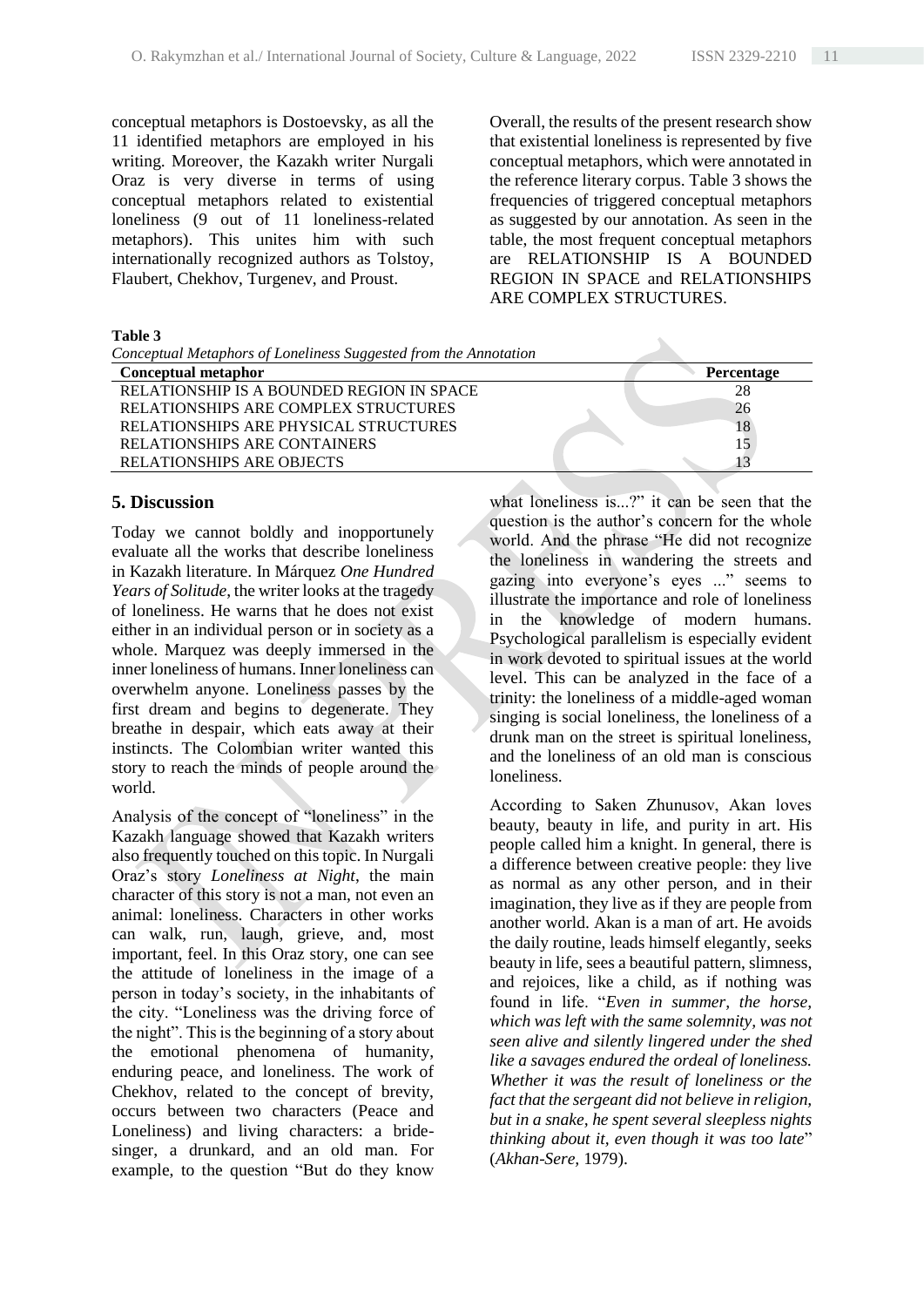Prose writer Zhunusov created a beautiful image of Akan in life, as Akan in literature, regardless of the lack of material about his life and surroundings. Without deviating from historical accuracy, each story uses the events of Akan's life for its own purpose – to show the fighting spirit of the knight.

Loneliness, in the general sense, is too long. It is an unpainted picture of an artist holding a brush, an eternal poem of a poet, and an eternal word of a writer. Not only psychologists and philosophers but also writers who are engaged in "the work of the future" have a role to play in recognizing the concept of loneliness and promoting it to the public. Loneliness is the beginning of all great people who are creatively inseparable from their nation. Consistent with Dostoevsky's view, no matter how many times one may say that one has enough friends, people who are about to fall into loneliness can find a real friend in a short story or a novel.

#### **References**

- Abdelzaher, E. M. (2019). Lexicon-based detection of violence on social media. *Cognitive Semantics, 5*(1), 32-69.
- Abdelzaher, E. M., & Essam, B. A. (2019). Weaponizing words: Rhetorical tactics of radicalization in Western and Arabic countries. *Journal of Language and Politics, 18*(6), 893-914.
- Antošová, M. (2015). Slovak writer Dominik Tatarka in the world of philosophical/ existentialism inspiration. *European Journal of Science and Theology, 11*(5), 57-65.
- Arenas, E. S., & Essam, B. A. (2018). Cognitive exploration of 'Traveling' in the poetry of Widad Benmoussa. *East European Journal of Psycholinguistics, 5*(2), 6-15.
- Asmolov, A. G., Schekhter, E. D., Chernorizov, A. M., & Lvova, E. N. (2018). Prerequisites of sociality: Historical and evolutionary analysis. *Psychology in Russia: State of the Art, 11*(3), 2-17.
- Bialystok, L. (2014). Authenticity and the limits of philosophy. *Dialogue: Canadian Philosophical Review, 53*(2), 271-298.
- Boas, H. C., & Dux, R. (2017). From the past into the present: From case frames to semantic frames*. Linguistics Vanguard, 3*(1), 1-25.
- Brugman, C., & Lakoff, G. (2013). Cognitive topology and lexical networks. In S. Small, G. W. Cottrell, & M. K. Tanenhaus (Eds.), *Lexical ambiguity resolution: Perspective from psycholinguistics, neuropsychology and artificial intelligence* (pp. 477-508). Elsevier.
- Bueno, C. L. (2019). Trauma and existentialism in Cormac McCarthy's *The Road* (2006). *NJES Nordic Journal of English Studies, 18*(1), 72-94.
- Bueno-Gómez, N. (2017). Conceptualizing suffering and pain. *Philosophy, Ethics, and Humanities in Medicine, 12*(1), Article 7.
- Burchardt, A., Pennacchiotti, M., Thater, S., & Pinkal, M. (2009). Assessing the impact of frame semantics on textual entailment. *Natural Language Engineering, 15*(4), 527-550.
- Chen, T., Wang, X., Jiang, C., Chen, X., & Xu, H. (2006). Semantic analysis of loneliness and solitude. *Chinese Journal of Clinical Rehabilitation, 10*(38), 145- 146.
- Corrigan, Y. (2017). *Dostoevsky and the riddle of the self. Studies in Russian literature and theory*. Northwestern University Press.
- Dodge, E., & Lakoff, G. (2008). Image schemas: From linguistic analysis to neural grounding. In B. Hampe (Ed.), *From perception to meaning: Image schemas in cognitive linguistics* (pp. 57- 92). Mouton de Gruyter.
- Eder, M., Rybicki, J., & Kestemont, M. (2016). Stylometry with R: A package for computational text analysis. *R Journal, 8*(1), 107-122.
- Essam, B. A. (2017). Compiling a lexicon of pornography using Web, WordNet and FrameNet to develop an individual pornographic index. *Sexuality and Culture, 21*(2), 534-548.
- Essam, B. A., Aref, M. M., & Fouad, F. (2019). When folkloric geopolitical concerns prompt a conspiratorial ideation: The case of Egyptian tweeters. *GeoJournal, 84*(1), 121-133.
- Estarrona, A., Aldezabal, I., & Díaz de Ilarraza, A. (2020). How the corpus-based basque verb index lexicon was built. *Language Resources and Evaluation, 54*(1), 73-95.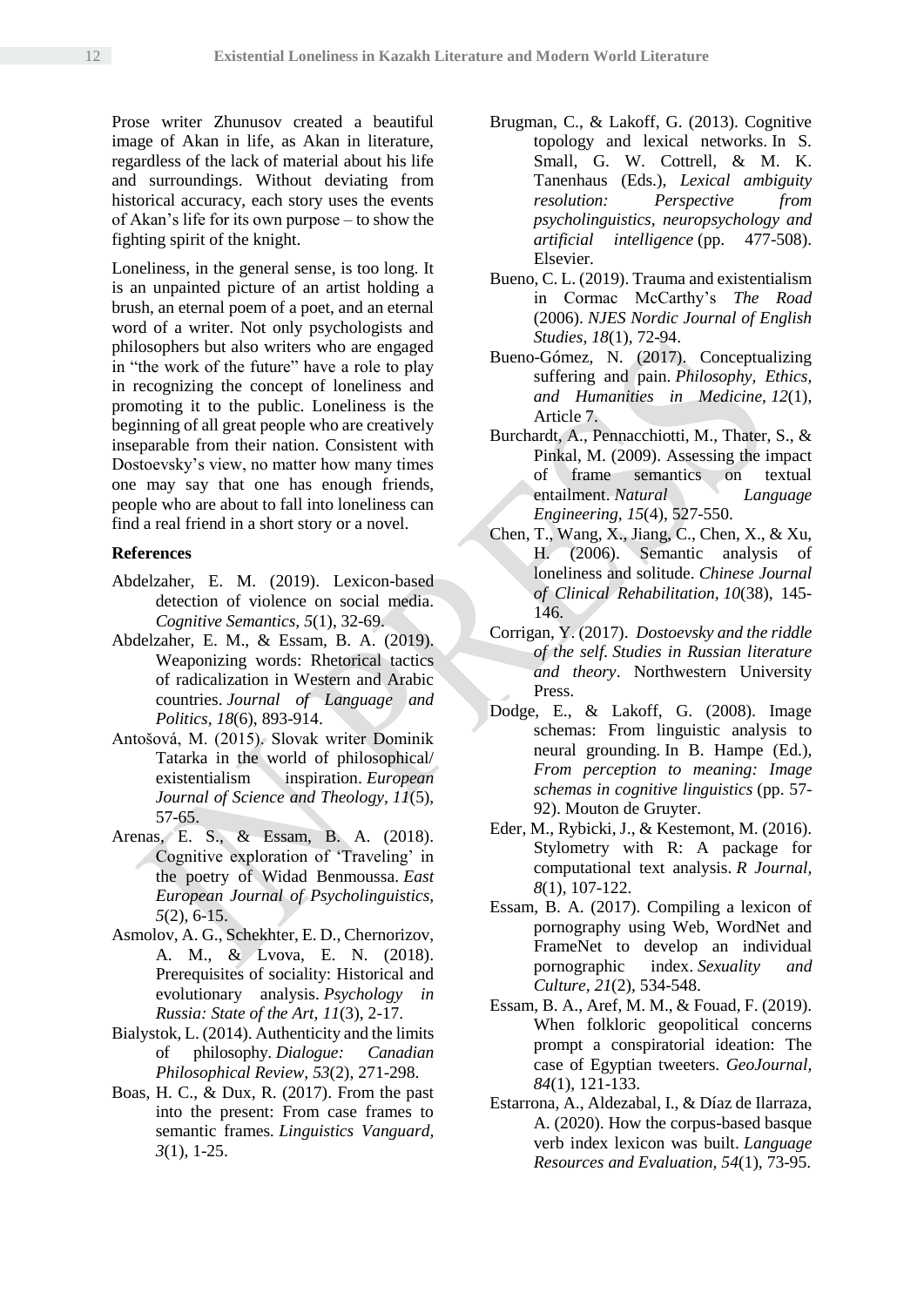- Faritov, V. T. (2016). Memory and historicity as existential motifs of Pushkin's poetry (Pushkin and Jaspers). *Tomsk State University Journal of Philology, 41*(3), 170-180.
- Farsian, M. R., & Alavi, S. N. (2019). Emotionalization of words in the story of Horla by Guy de Maupassant. *Language Related Research, 10*(2), 123-145.
- Firoozalizadeh, M., Ashayeri, H., Modarresi, Y., Kamali, M., & Jahanitabesh, A. (2020). From embodiment to metaphor: A study on social cognitive development and conceptual metaphor in Persianspeaking children. *International Journal of Society, Culture & Language, 8*(1), 25-43.
- Gendron, M., Lindquist, K. A., Barsalou, L., & Barrett, L. F. (2012). Emotion words shape emotion percepts. *Emotion, 12*(2), 314-325.
- Gotsoulia, V. (2012). Formalization of linking information in the FrameNet lexicon: The case of 'notion' verbs. *Constructions and Frames, 4*(2), 103-151.
- Hayrutdinova, G. A., Wang, X., & Zhang, X. (2021). The conceptual metaphors formed by culture in the functioning of the autumn word in the works of Russian poetry. *International Journal of Society, Culture & Language, 9*(3), 91-100.
- Hout, S. C. (2001). Exile, existentialism, and identity in Emily Nasrallah's Flight Against Time. *Critique: Studies in Contemporary Fiction, 43*(1), 30-48.
- Iskakuly, D., Kopbossynov, M., Yerkinbayev, U., Alpysbayeva, S., & Kenzhalin, K. (2021). The phenomenon of a happy person in the works of Al-Farabi as a classic expression of poetic images. *International Journal of Society, Culture & Language, 9*(2), 54-63.
- Jaarsma, A. S., Kinaschuk, K., & Xing, L. (2016). Kierkegaard, despair and the possibility of education: Teaching existentialism existentially. *Studies in Philosophy and Education, 35*(5), 445- 461.
- Kaya, H. (2019). A comparative study: Existentialism in *No Exit* by Jean-Paul Sartre and *Shadowless* by Hasan Ali Toptaş. *Folklor/Edebiyat, 99*(3), 577- 591.
- Kravitz, B. (2014). Mark Twain's satanic existentialist: *The Mysterious Stranger*. *European Journal of American Culture, 33*(1), 61-74.
- Lakoff, G. (1989). Some empirical results about the nature of concepts. *Mind & Language, 4*(1-2), 103-129.
- Lakoff, G. (2006). The contemporary theory of metaphor. In D. Geeraerts (Ed.), *Cognitive linguistics: Basic readings* (pp. 185-238). De Gruyter Mouton.
- Lakoff, G. (2012). Explaining embodied cognition results. *Topics in Cognitive Science, 4*(4), 773-785.
- Lakoff, G., & Johnson, M. (1980). *Metaphors we live by*. University of Chicago Press.
- Lawbaugh, W. M. (2005). Existential, theological, and psychological concepts of death: A personal retrospective. *The Journal of Pastoral Care & Counseling, 59*(1-2), 17-27.
- Lönneker-Rodman, B., & Baker, C. F. (2009). The FrameNet model and its applications. *Natural Language Engineering, 15*(3), 415-453.
- Megna, P. (2015). Better living through dread: Medieval ascetics, modern philosophers, and the long history of existential anxiety. *PMLA, 130*(5), 1285-1301.
- Mohammadi, Z., & Eshaghian, A. (2017). Emotional ups and downs analysis of the hidden murderers: Dostoevsky's novel *The Brothers Karamazov* (with emphasis on the theory of Bakhtin's carnival and satire mnypy). *Research in Contemporary World Literature/Pazhuhesh-e Zabanha-Ye Khareji, 21*(2), 379-402.
- Neimneh, S. S. (2017). Postcolonial Arabic fiction revisited: Naturalism and existentialism in Ghassan Kanafani's *Men in the Sun*. *Indonesian Journal of Applied Linguistics, 7*(2), 476-485.
- Nilsson, B., Lindström, U. Å., & Nåden, D. (2006). Is loneliness a psychological dysfunction? A literary study of the phenomenon of loneliness. *Scandinavian Journal of Caring Sciences, 20*(1), 93-101.
- O'Donnell, M. (2008, April 3-5). *The UAM CorpusTool: Software for corpus annotation and exploration* [Paper presentation]. XXVI Congreso de AESLA, Almeria, Spain.